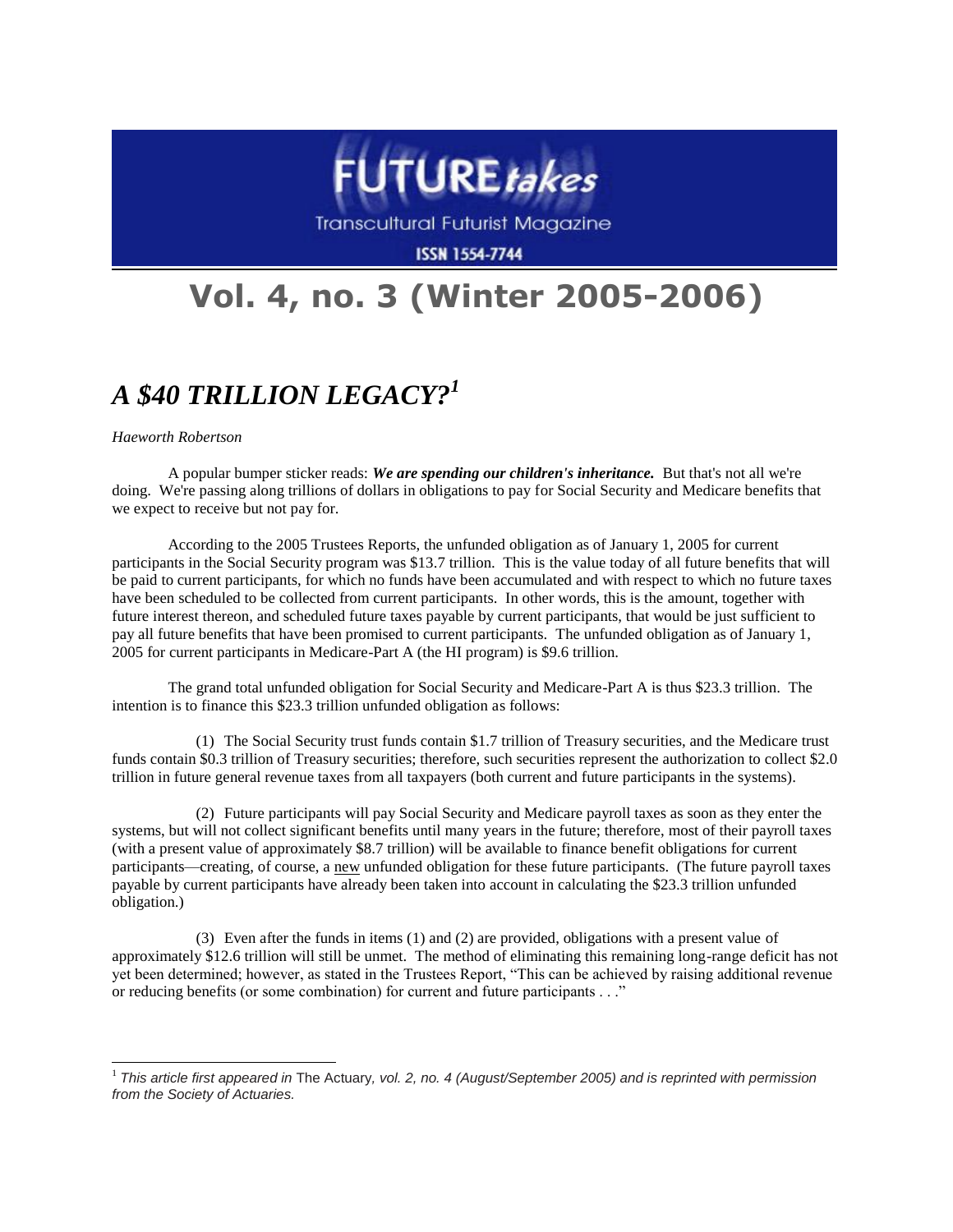In addition to the \$23.3 trillion unfunded obligation of the Social Security and Medicare-Part A systems, there are significant obligations for Medicare-Part B (the SMI program), and Medicare-Part D (the prescription drug and related benefits program). Technically, these are not considered unfunded obligations since the law states that the government (i.e., future taxpayers) will provide general revenue in whatever amounts are necessary to pay all benefits—a rather audacious commitment, of which most taxpayers are not aware.

For example, under Medicare-Part B, the present value of future benefits for current participants as of January 1, 2005, is \$13.2 trillion. The present value of beneficiary premiums payable by current participants is \$3.3 trillion. This leaves \$9.9 trillion to be financed by general revenue.

Under Medicare-Part D, the present value of future benefits for current participants as of January 1, 2005, is \$8.8 trillion. The present value of beneficiary premiums payable by current participants is \$1.1 trillion; and the present value of transfers from State governments is \$0.9 trillion. This leaves \$6.8 trillion to be financed by general revenue.

Thus, under Medicare-Parts B and D, the present value of future general revenue required to finance benefits for current participants is \$16.7 trillion. If this amount of general revenue is actually collected, some of it will be paid by current participants (taxpayers) and some of it will be paid by future participants (taxpayers). On the other hand, if the Federal government continues to operate at a deficit, this \$16.7 trillion will probably be financed by borrowing—and the obligation thus passed on to future generations. If so, this \$16.7 trillion, when added to the \$23.3 trillion obligation for Social Security and Medicare-Part A, will yield a total of \$40 trillion, which will be passed on to future generations to worry about.

A \$40 trillion obligation is difficult to comprehend, so here are some figures to help place it in perspective. As of January 1, 2005, the acknowledged National Debt was approximately \$7.6 trillion. The Gross Domestic Product, the value of all goods and services produced in the U.S. in one year, is estimated at \$12.4 trillion for 2005. One way to think about it is that it will require more than three years of national effort just to satisfy our obligations to the current participants in Social Security and Medicare. Another way is to note that this \$40 trillion debt amounts to \$135,600 for every person in the U.S. resident population of 295 million on January 1, 2005.

Analysts sometimes express concern about the size of the acknowledged National Debt of \$7.6 trillion. The \$40 trillion debt (only \$2.0 trillion of which is included in the \$7.6 trillion National Debt) should cause even greater concern. In addition to the obligations of the Social Security and Medicare systems, there are obligations for many other government programs: Medicaid, Supplemental Security Income, Federal employee and military retirement systems, etc. The total obligations for all these programs will almost certainly exceed the nation's ability to produce such amounts.

This is probably what led Federal Reserve Chairman Alan Greenspan to make statements in Congressional testimony this year such as: "I fear that we may have already committed more physical resources to the baby-boom generation in its retirement years than our economy has the capacity to deliver." The resources needed for the Social Security and Medicare programs as they are constructed today seem "increasingly likely to make current fiscal policy unsustainable." And, he characterized most of the proposals to bolster the present Social Security system's solvency as merely "patching a system which is fundamentally inappropriate for the future of this country."

In the words of former Senator Russell Long, Social Security "is nothing more than a promise to a group of people that their children will be taxed for that group's benefit." Analysts usually refer to this euphemistically as a covenant between generations.

Is it responsible to have a covenant between a generation of workers and their children, many of whom are yet unborn—particularly one that imposes such an onerous burden? Thomas Jefferson did not seem to think so when he wrote:

> "*We may consider each generation as a separate nation, with a right, by the will of the majority, to bind themselves, but not to bind the succeeding generation, any more than the inhabitants of another country.*"